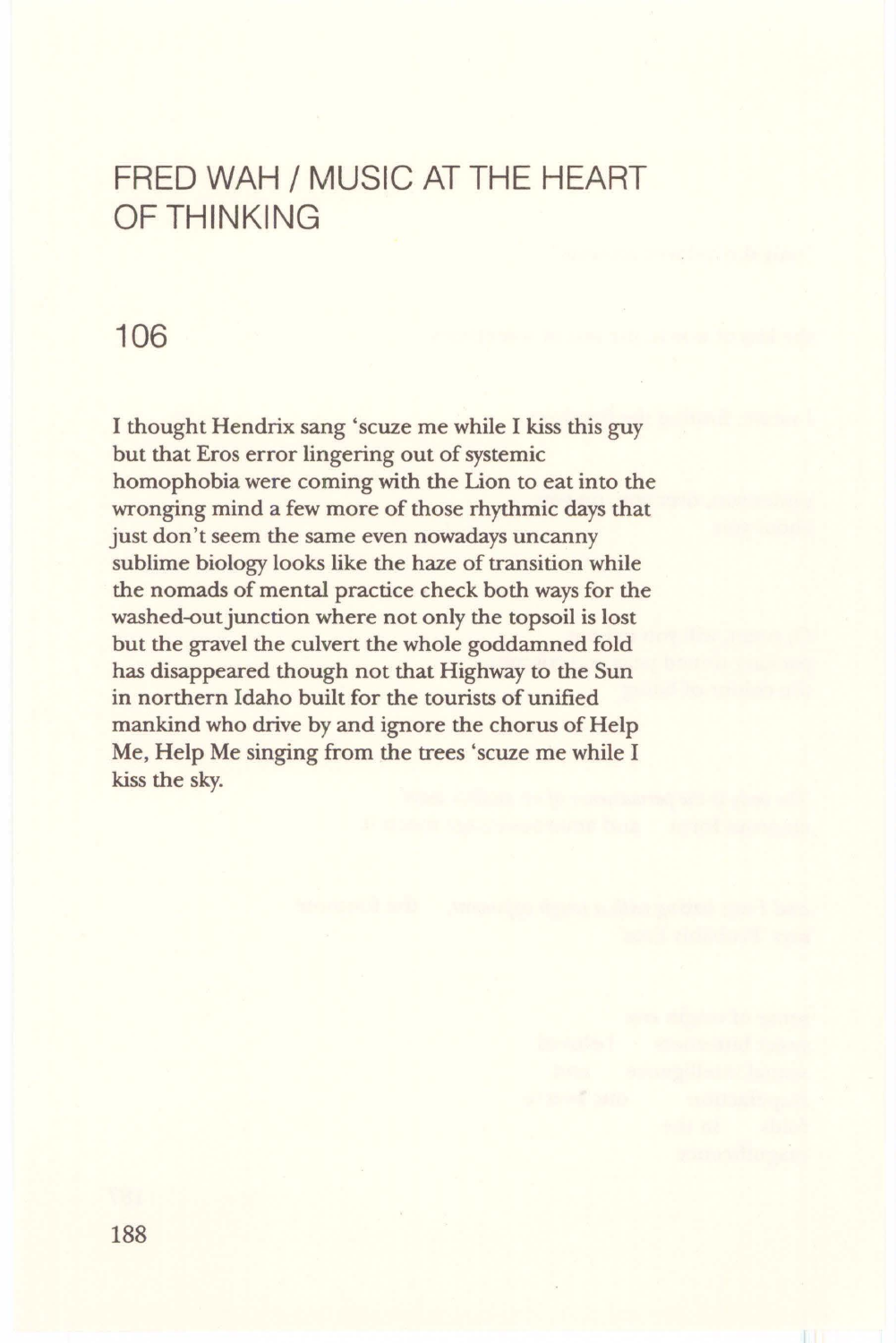## **107**

Now here's the cultural kitchen *diner de Jamille*  complicit with what's for supper that moveable feast yet no nomad in our house just soy sauce salty (the rice is a given) when I look into the wok I bark into that mirror steamed with invisibility and splattered with black bean sauce, fast food Freddy, you'll have to check out before they'll know you were there, no curse of plurality on my unclouded skin just the burning rays of Elohim half-bred exodic from what.